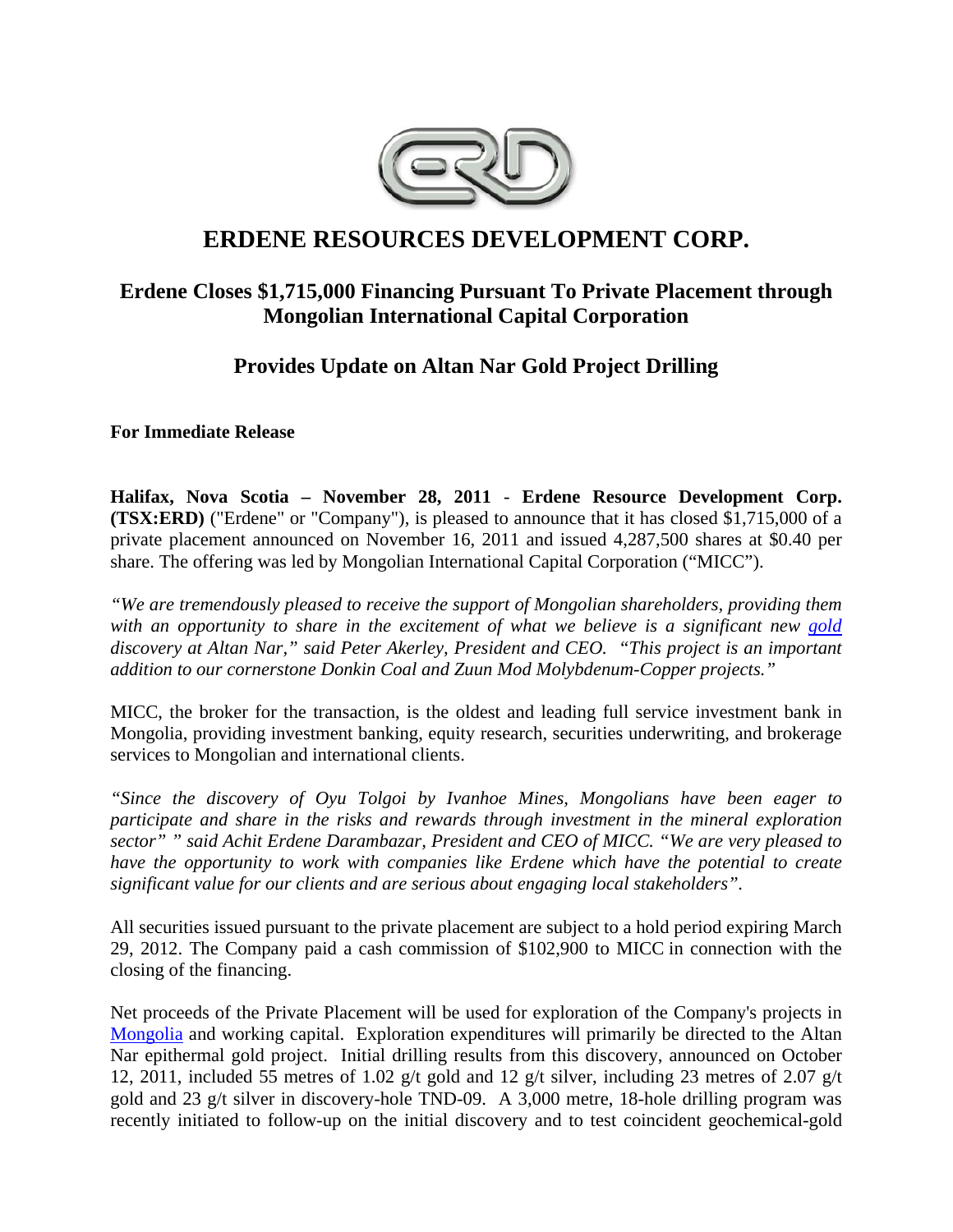and geophysical anomalies in a 2 kilometre by 3 kilometre area (see press release dated November 10, 2011). To date, seven of the planned 18 holes have been completed, testing an area up to 600 metres north of TND-09. These holes have intersected multiple zones of sulphidebearing epithermal breccias, similar to those intersected in the discovery hole.

Remaining drilling will test targets south from the discovery hole over a 500 metre strike length and additional geophysical targets to the northwest parallel to the discovery zone where surface rock samples returned in excess of 3 g/t gold. Drilling to date has concentrated on near surface mineralization (approximately 150 metres vertically) with geophysical anomalies and mineralized drill hole intersections open at depth and along strike. Initial samples have been delivered to the SGS laboratory which has a standard four to six week period to complete the analysis.

For more details on the Altan Nar project please visit Erdene's website at www.erdene.com to view the "Altan Nar Presentation" and recent core photos of sulphide-bearing epithermal quartz veins from TND-16 and TND-18, located 530 metres and 300 metres northeast of TND-09, respectively. These documents are available under the Featured Items section on the homepage.

#### **About MICC**

Established in 2005, MICC is an experienced financial advisor to mining and mining services companies in Mongolia, and has managed initial public offerings and private placements for several Mongolia-focused resource companies on the Australian Stock Exchange, the Hong Kong Stock Exchange, and the Toronto Stock Exchange. MICC is regulated by the Financial Regulatory Commission of Mongolia and is a member of the Mongolian Stock Exchange.

#### **About Erdene**

Erdene Resource Development Corp. is a diversified resource company with multiple projects in Mongolia, Canada, and the USA, at various stages of development, from exploration to production; all projects are focused on high-growth commodities. These include a 25% interest in a large, high energy, coking and thermal coal resource located on the Atlantic Ocean in Eastern Canada partnered with Xstrata Coal. In Mongolia, Erdene's management have over 14 years of experience in the country's resource sector. A dedicated technical and management team has assembled a strong portfolio of molybdenum-copper, copper-gold, and coal projects throughout the country. These projects, and our in-country experience, provide the Company with a unique opportunity to participate in this period of unprecedented economic growth in Mongolia. This growth is fuelled by the discovery and development of a number of World-class mineral projects that are transforming the country into one of Asia's natural resource capitals.

Erdene has a current working capital position, including net proceeds of this offering, of \$4.1 million, including that of its controlled subsidiary Advanced Primary Minerals Corp., with 94,610,877 common shares issued and outstanding and a fully diluted position of 102,218,877 common shares.